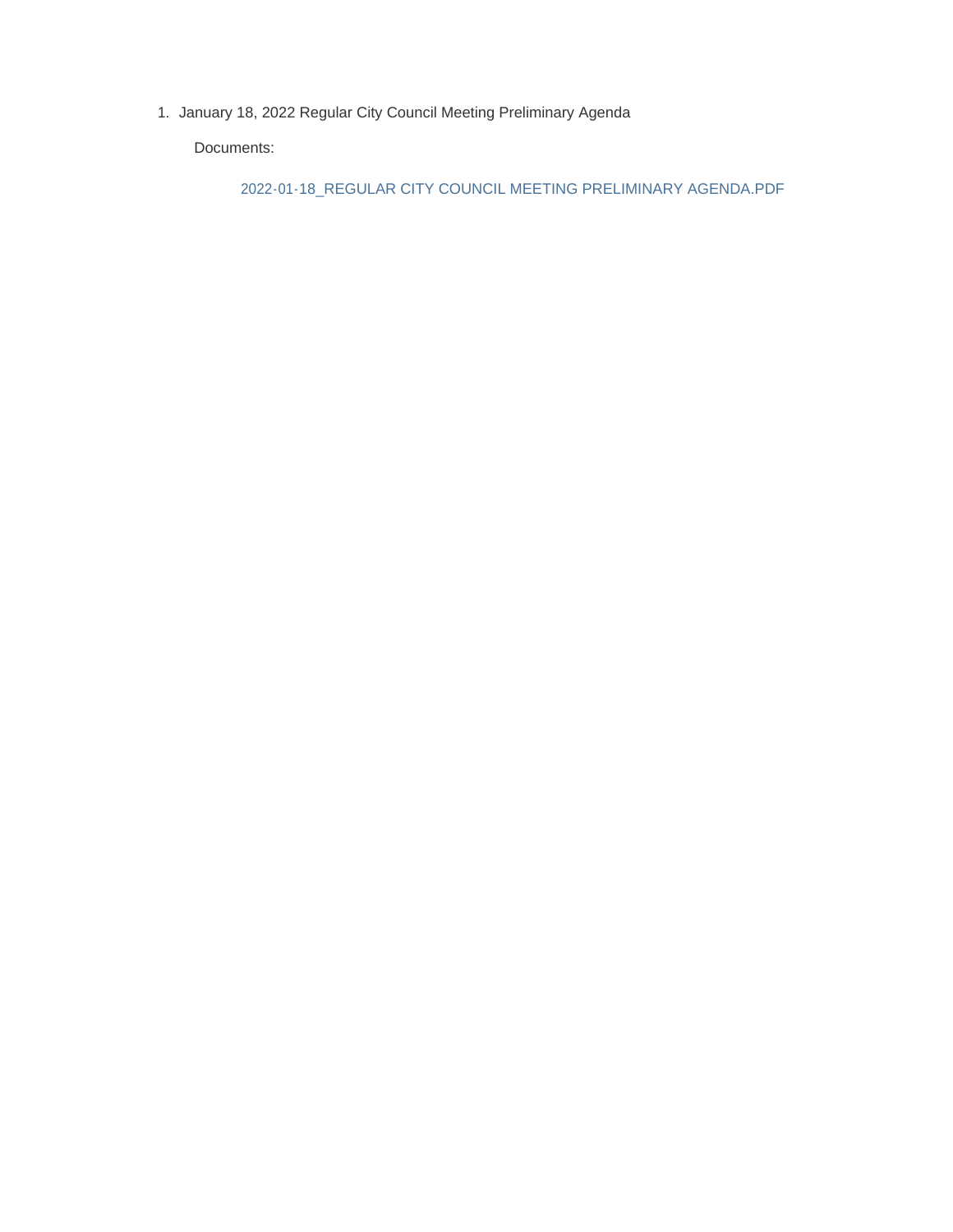

MAYOR Michael C. Taylor

City Council Chambers City Hall 40555 Utica Road Phone 586.446.CITY

### COUNCIL MEMBERS

Liz Sierawski, Mayor Pro Tem Deanna Koski Michael V. Radtke Jr. Maria G. Schmidt Henry Yanez Barbara A. Ziarko

# PRELIMINARY AGENDA FOR REGULAR CITY COUNCIL MEETING

## Tuesday January 18, 2022

## 7:00 PM

- 1. **CALL TO ORDER**
- 2. PLEDGE OF ALLEGIANCE AND INVOCATION
- 3. ROLL CALL
- 4. APPROVAL OF AGENDA
- 5. REPORT FROM CITY MANAGER
- 6. PRESENTATIONS
	- A. To recognize donations made to the Sterling Heights Police Department by Meijer and the Warthogs. (Presentation - Chief Dale Dwojakowski and Lieutenant David Allen).
	- B. Swearing-in ceremony for new Sterling Heights Police Officers (Presentation Dale Dwojakowski, Chief of Police).

## 7. ORDINANCE ADOPTIONS

- A. To adopt an ordinance to amend Chapter 25 of the City Code by adding Article I to prohibit discrimination in housing, employment, and public accommodations.
- 8. CONSENT AGENDA
	- A. January 04, 2022 Meeting Minutes
	- B. Bill Listing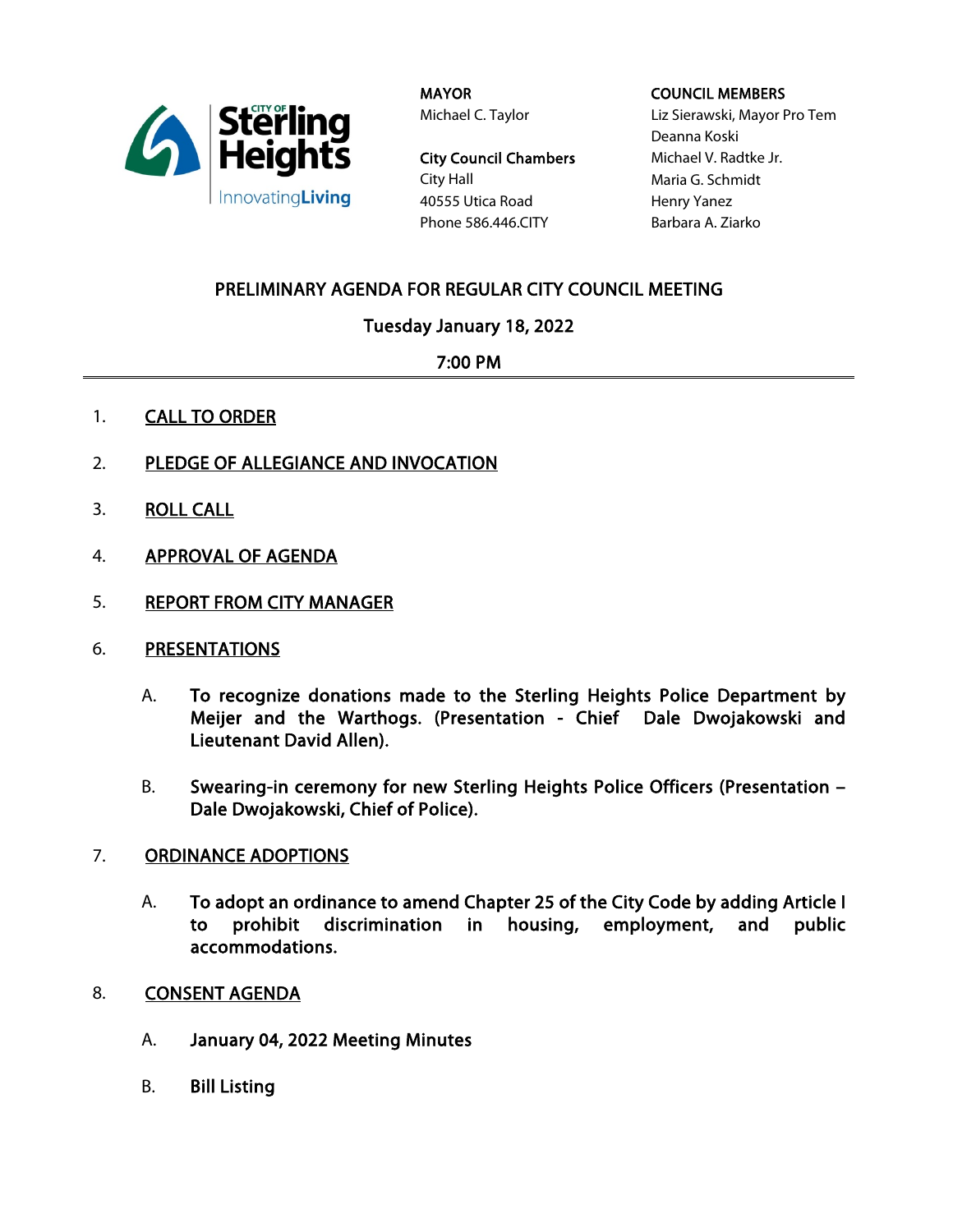- C. To purchase a 2021 Dodge Durango GT AWD for use by the Sterling Heights Police Department. (Total cost of 41,666 – 84% funded with insurance proceeds).
- D. To approve the purchase of miscellaneous maintenance, repair, and operating (MRO) supplies and library materials from Amazon Services, LLC at pricing available through a U.S. Communities Government Purchasing Alliance cooperative purchasing contract (Estimated annual expenditure of \$60,000).
- E. To approve a cost sharing agreement between the city of Sterling Heights and the Macomb County Department of Roads for asphalt resurfacing of Metropolitan Parkway, from Ryan Road to Dequindre Road (Estimated City Share of Project Cost - \$2,560,000).
- F. To approve the acceptance of a Michigan Economic Development Corporation (MEDC) Michigan Enhancement Grant CASE – 344424 for Sterling Heights Election Costs (Total Grant award of \$200,000).
- G. To approve the acceptance of a Michigan Economic Development Corporation (MEDC) grant CASE – 344427 for expansion of tree canopy regrowth efforts within the City of Sterling Heights, Michigan (Total Grant award of \$250,000).
- H. To approve a Professional Services Agreement between the city of Sterling Heights and Plante & Moran, PLLC, for financial accounting assistance and consulting services (Annual expenditure of \$25,000).
- I. To award a bid for large diameter fire supply hose for the Sterling Heights Fire Department for a one-year period (Estimated cumulative cost of \$17,500).
- J. To award a bid for the printing of the City of Sterling Heights Magazine (Estimated annual expenditure of \$43,410).
- K. To split the award of a bid for police ammunition for the Sterling Heights Police Department (Total cost of \$18,060).

# 9. CONSIDERATION

- A. To consider memorandums of understanding between the city of Sterling Heights and the MAPE Supervisory Employees Union, MAPE Professional and Technical Employees, and MAPE Technical/Office Employees Union (Presentation – Mark Vanderpool, City Manager).
- B. To consider an appointment to the City of Sterling Heights Board of Review.
- 10. COMMUNICATIONS FROM CITIZENS